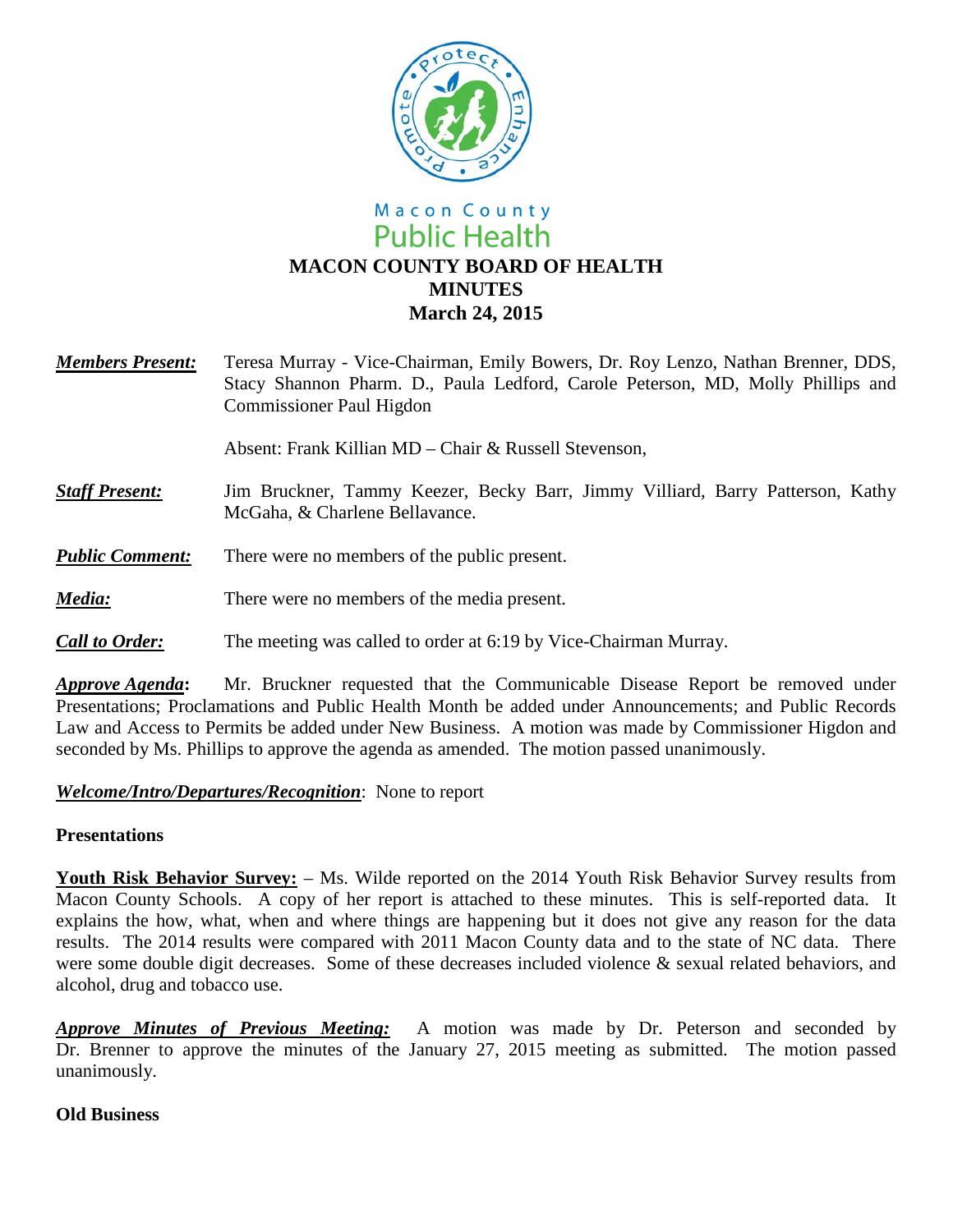*Clinical Programs Update:* Mr. Villiard reported that as of the 11<sup>th</sup> of February, 2015, Dr. Dewhurst is working four eight-hour days per week in the clinic (Monday, Wednesday, Thursday and Friday); and the new Nurse Practitioner is scheduled to start working May 4, 2015.

*Update on Electronic Health Record:* Ms. Keener reported that the practice management part of the Electronic Health Record went live last week. There have been some growing pains but these are primarily due to the learning curve. We will begin training the clinical staff on April 23, 2015, and this section will go live on May 12, 2015. Ms. Keener indicated they have a planning conference call scheduled for tomorrow. She will ask about them providing a demo for the clinical portion of the system. Ms. Keener indicated that last week we had a Patagonia representative here to help with the Practice Management go live process. She was scheduled to be here all day but she ended up being able to leave by noon because all of our personnel caught on so quickly.

*Environmental Health Update*: Mr. Patterson reported that Dr. Mark Edwards from Virginia Tech University will be here with two graduate students next month. The students will be working on their thesis for their graduate study. They will be further studying the lead in private drinking water wells issue. Mr. Patterson informed the Board regarding the Old Franklin Landfill. We have made some progress and as soon as the ground around the wells will allow heavy trucks to access the properties, the well drillers will be working with property owners to complete the well abandonment process.

## **New Business**

*FY16 Proposed Health Department Budget:* Mr. Bruckner referred the members to the budget handouts in their packets. Copies of these documents presented are attached to these minutes. There are 26 separate budgets within the overall health department budget. Mr. Bruckner stated that the Board has asked in the past that these 26 budgets not all be covered individually. He said he would be glad to go line by line with them if any of them felt that it was needed. The Board expressed the desire to continue as we have and cover the primary budget and any important highlights. Mr. Bruckner presented a PowerPoint with the high points of the FY16 budget items. A copy of the PowerPoint is attached to these minutes. Mr. Bruckner reviewed the proposed revenues for next fiscal year and indicated that we have projected an increase in our revenue from FY15. He explained that these changes are based on the trend in our revenue data when looking back over the last few fiscal years. Mr. Bruckner reviewed the proposed expense budget for next fiscal year and indicated that we have projected an increase in our expense lines, but that these changes were covered by the proposed increase in revenue from FY15. He also pointed out that the net county contribution for health department services was reduced. Ms. Keezer reported on the specific increases and decreases in expenses for each of the health department programs.

Ms. Keezer reviewed the Program Prioritization Document with the Board. She indicated that in the past the board had asked for this report in order to determine which programs would be considered for reductions based on what state or federal money may be cut throughout the year. She covered both the expense and revenue budgets broken down by program. The review also included a review of the mandated and non-mandated services provided by the health department. She also covered the funding for the new Regional 1422 Chronic Disease Grant.

Mr. Bruckner indicated that he is more than willing to discuss any portion of the budget with any of the Board members that might be interested. Ms. Phillips asked if there had been any discussions relative to salaries, etc. Ms. Keezer indicated that they have not received any guidance regarding this. Mr. Bruckner indicated that the narrative part of the budget includes the agency goals and accomplishments. Mr. Bruckner indicated that Ms. McGaha will be further developing agency goals using the principles of Result Based Accountability over the next several months.

After a short discussion, a motion was made by Dr. Peterson and seconded by Ms. Bowers to approve the budget as presented/submitted by Mr. Bruckner and Ms. Keezer. The motion passed unanimously.